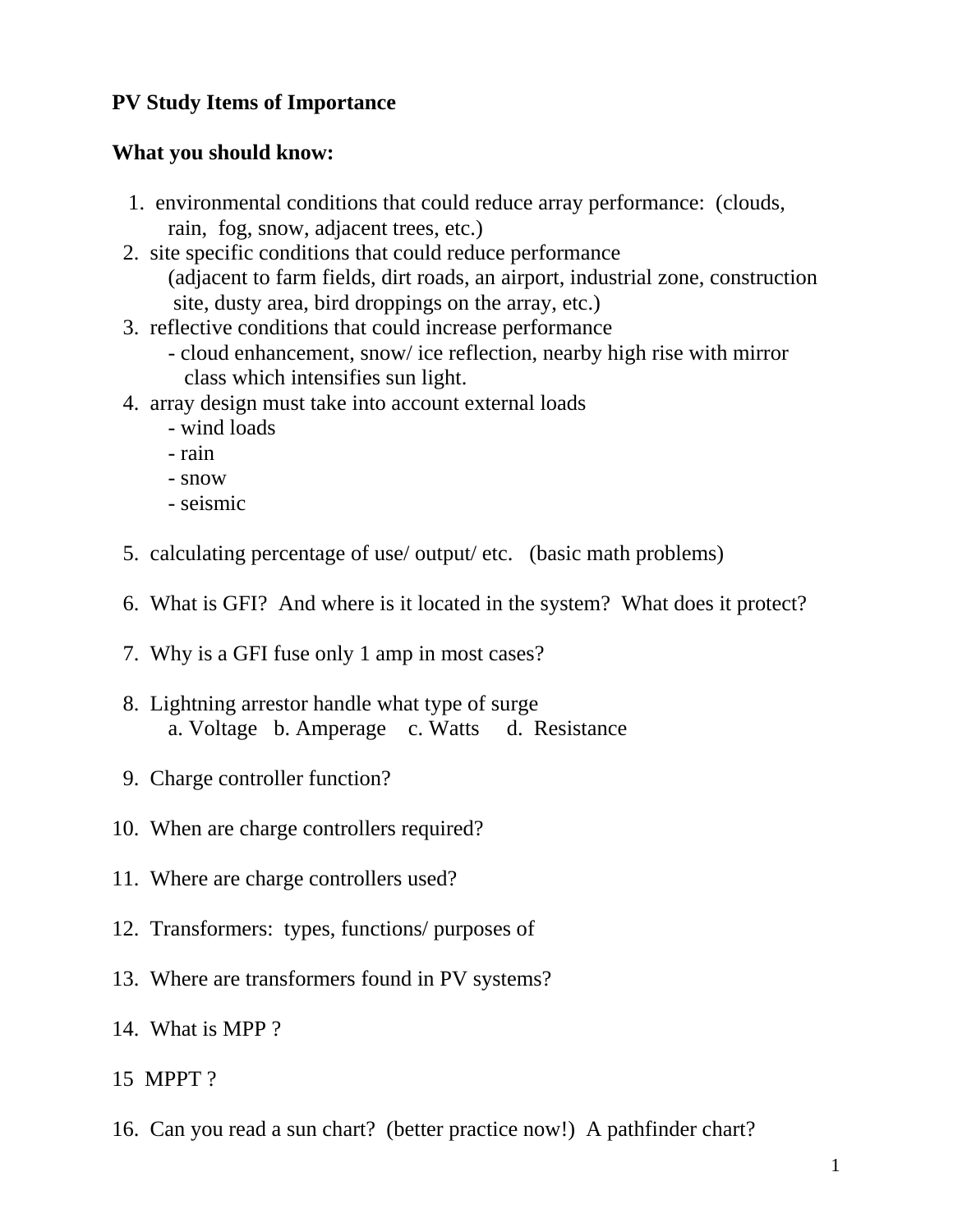- 17. If one cells output under full sun is 1.34 volts, what would 36 cells wired in series in a module produce? (consider no derations)
- 18. Know definitions (and/or uses) of the following

Inverter Combiner box Junction box DC disconnect AC disconnect Performance meter Net-meter Grounding electrode Over current protection Charge controller Shunt Rectifier

- 19. The consideration of temperature in regards to over current protection
- 20. IN a PV systems, Heat effects what the most ? Volts or Amps?
- 21. Difference between equipment and system grounding
- 22. Ground conductor in a standard PV system (not Sun Power)
- 23. Color code
- 24. What is article 690?
- 25. Safety concerns. Ladder, lifting and carrying, power tools, etc.
- 26. Safety harnesses required when?
- 27. Considerations of multi zone systems (modules on different roof faces, orientations/ tilts.)
- 28. Advantages of different types of mounting options?
- 29. Ground mount advantages and disadvantages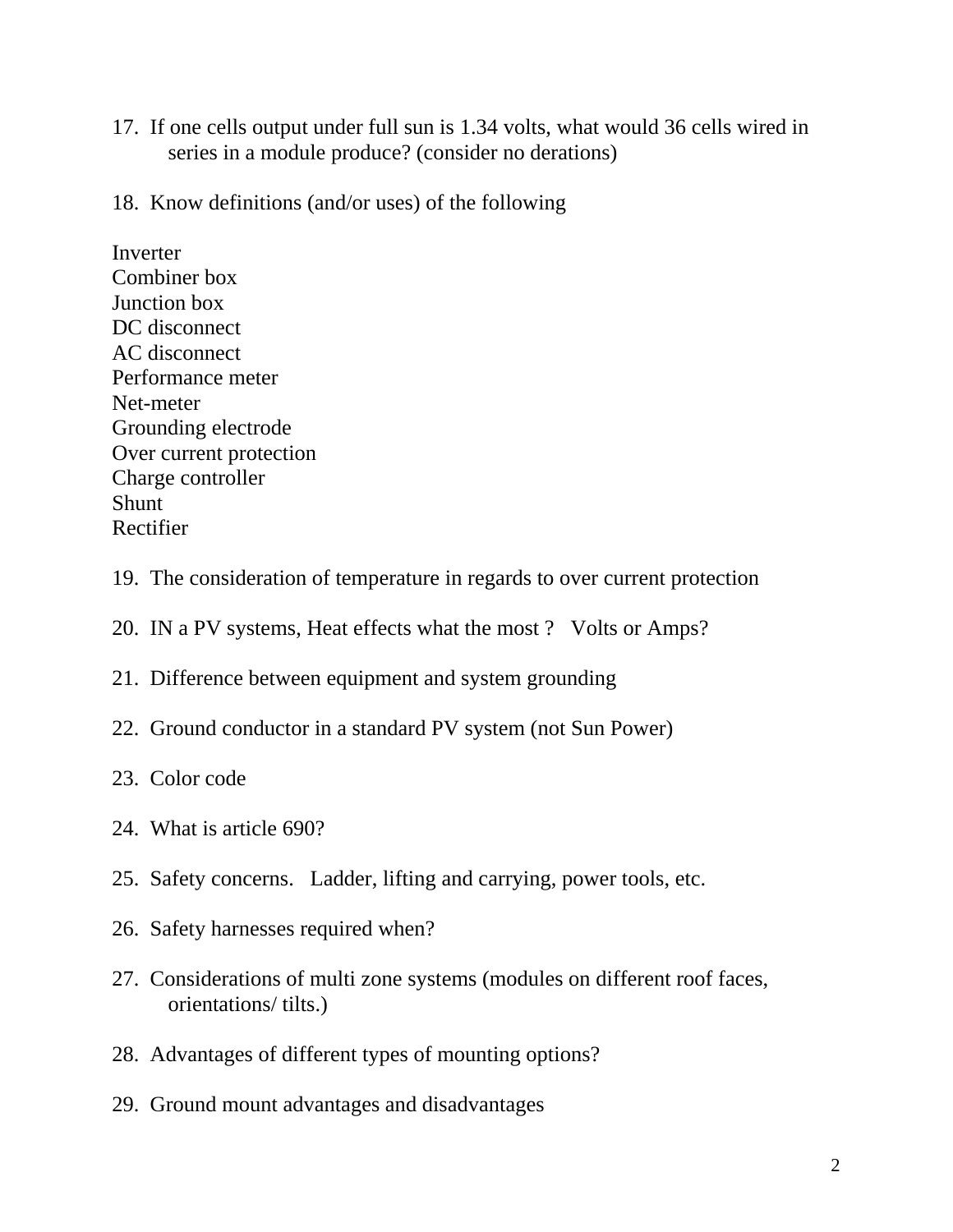- 30. Are manufactures specifications important? Why?
- 31. types of approved roof sealant for penetrations
- 32. How is the inverter matched to the array? (parameters/ considerations)
- 33. Know these terms and concepts

Current Power **Conductors Insulators** Semiconductors Ohms Series circuit Parallel circuits Source circuit Load circuit Electromotive force STC PTC PVUSA AHJ BOS kWh MW Watt hours Irradiance - measure of what? Irradiation Insolation PV-Watts NREL DOE USE-2 PV Wire **THHN** THWN AWG Maximum power point Battery bank Solar Path Finder Sol Metric Suneye